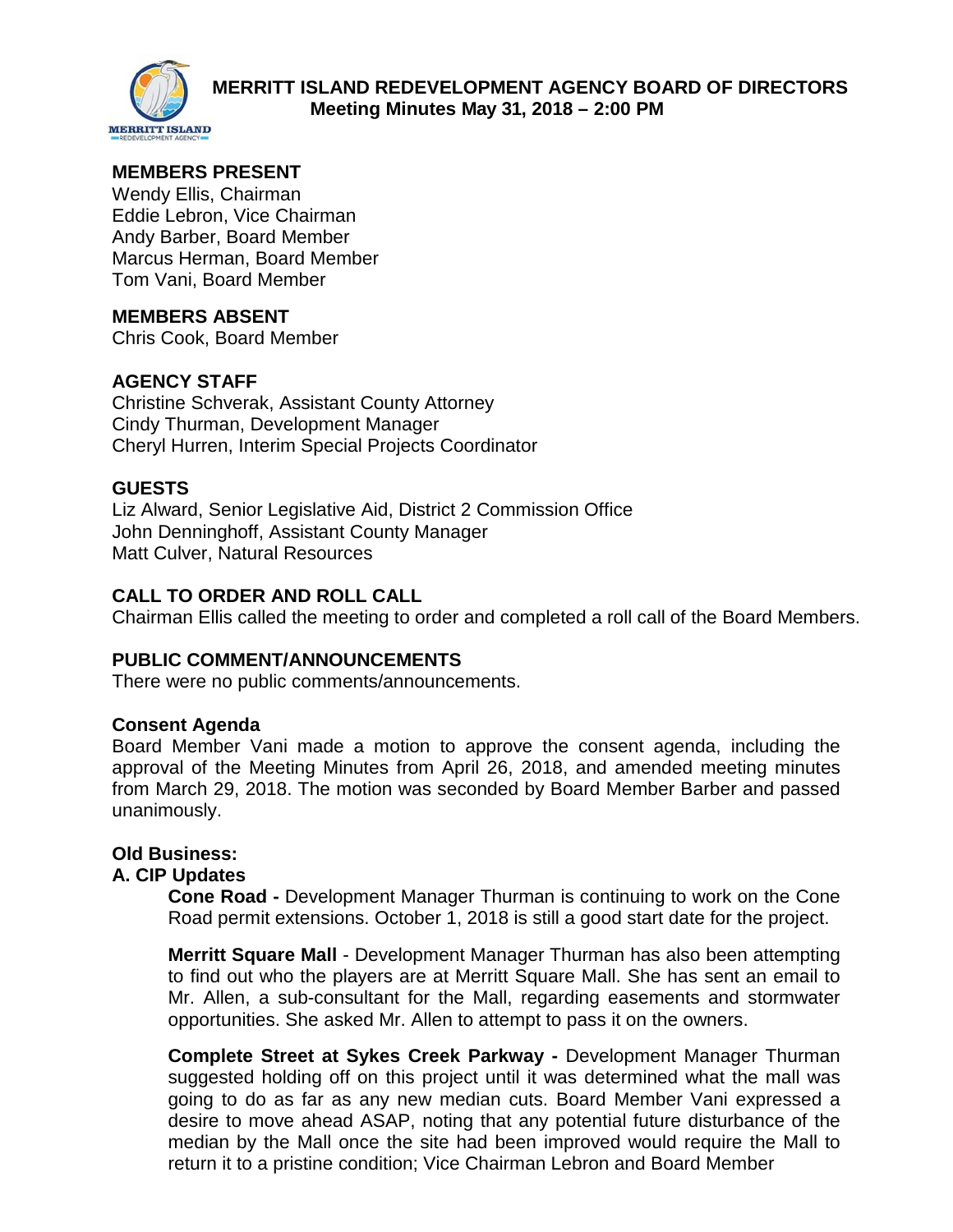

Herman concurred. The Board discussed their displeasure about a potential U-Haul facility going in the back of Merritt Square Mall, as it would be located right across from the new Merritt Island Downtown/Veteran's Center. Chairman Ellis requested Attorney Schverak provide MIRA with a path of how MIRA's recommendation could travel through the County with appropriate wording MIRA could pass along for recommending that the new owner not be granted a conditional use permit for a U-Haul storage location, and how MIRA could interface with the ultimate deciding body that would grant the conditional use permit.

**Veterans Park** – Board Member Barber has scheduled a tentative Veterans Park meeting for Tuesday June 19<sup>th</sup> at 10AM. Development Manager Thurman will contact Parks and Recreation and the District 2 office regarding attending the meeting tomorrow, Friday, June 1, 2018, to confirm the scheduled date.

**There was a motion made by Board Member Barber for Development Manager Thurman to bring back the Complete Streets design for Sykes Creek at the next MIRA Board Meeting for further discussion. The motion was seconded by Board Member Vani and passed unanimously.**

Development Manager Thurman to bring back the Complete Streets design for Sykes Creek at the next MIRA Board Meeting.

#### **B. Bus Shelters**

Chairman Ellis informed the Board about a meeting she had with Scott Nelson, the new Director of Space Coast Area Transit. Mr. Nelson stated that there was a new focus in the County regarding Bus shelter installation that had been spearheaded by Commissioner Smith. Therefore, there is a new focus with county staff to get shelters through the permitting process as expeditiously as possible. Space Coast Area Transit has committed to developing 9 shelter sites outside if Merritt Island that have already been designated. They currently have \$350,000 in federal money to develop the 9 sites; some of sites will require engineering in upwards of \$50,000 per site. Chairman Ellis suggested that MIRA proceed with developing the 5 shelter sites that had already been targeted by MIRA without financial support from Space Coast Area Transit, as they were selected because of the minimal engineering required when compared to other potential shelter sites. Then, the Agency could select additional shelter sites that required more complex engineering, and get on a waiting list with Space Coast Area Transit to help develop those sites. The Chairman also was aware that former Executive Director Nelson had visited each of the potential sites that had been selected and had concerns about several of them. Development Manager Thurman will follow up with Mr. Nelson regarding his concerns so that she is aware of what needs to be addressed to procced with confirming the sites.

Additionally, when speaking with Scott Nelson, the Chairman was informed that plexiglass shelters are not used by riders during the summer months as they are too hot to stand under, defeating the purpose of installing them. Chairman Ellis showed the Board a picture of a perforated shelter to be used in Viera that allows air to circulate. Also, there is a question as to if the 4 remaining shelters that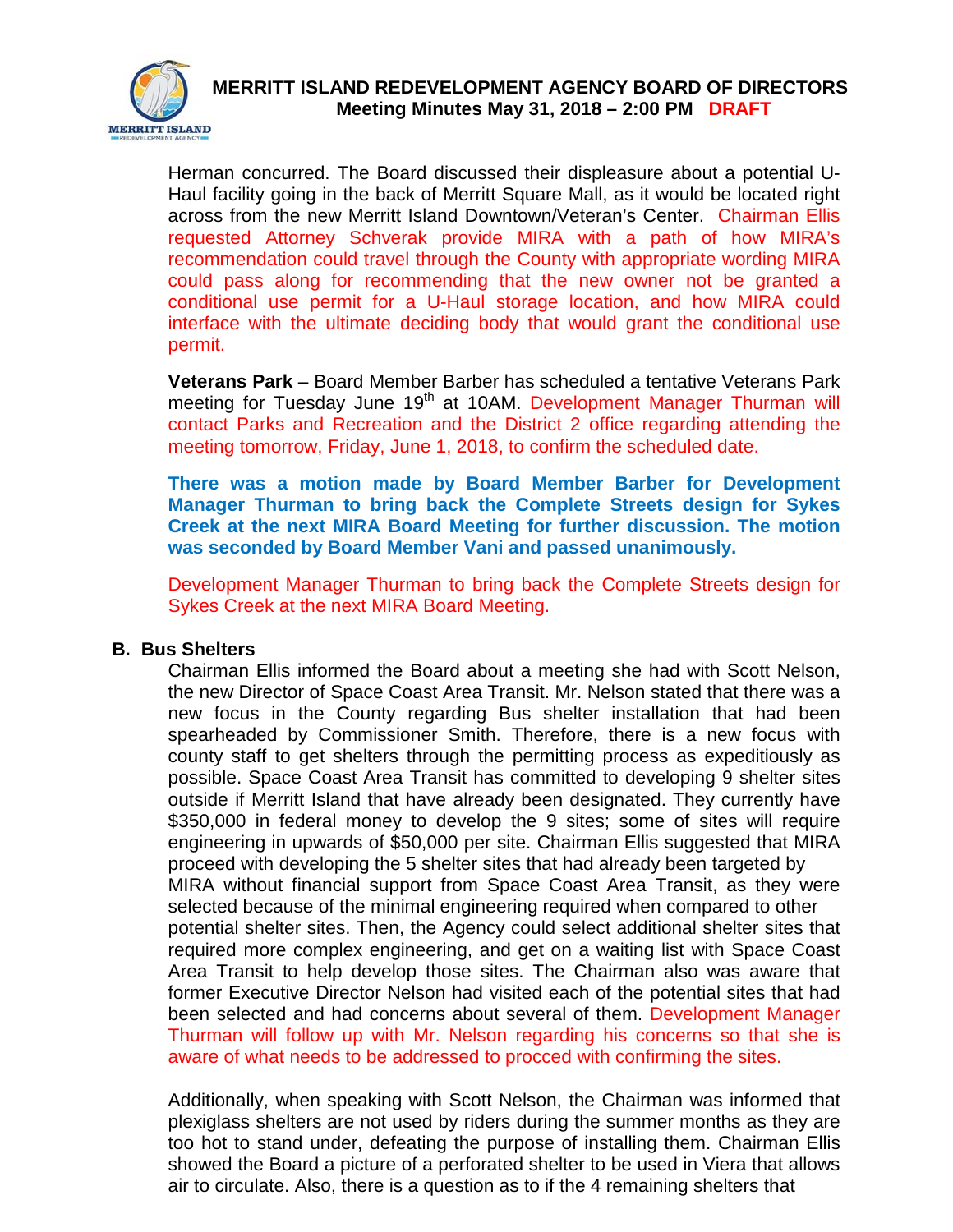

are behind Space Coast Area Transit will even be available to MIRA by the time the Agency is ready to install them. The Chairman recommended purchasing shelters that were perforated so that the passengers could actually use them, rather than trying to save a few bucks and not achieving optimal results. She also reminded the Board that bike racks, solar lighting, and big belly trash cans were slated to be on as many of the sites as possible, some of the sites are too small to accommodate bike racks.

Development Manager Thurman to spec and cost out perforated bus shelters, bike racks, solar lighting and big belly trash cans for the 5 MIRA and 2 FDOT sites and provide the Board with cost estimates to approve at the next MIRA Board Meeting. Also, Manager Thurman should speak with Chuck Nelson to see what his concerns were with some of the sites.

**A motion was made by Board Member Herman to have Development Manager Thurman spec and cost out perforated bus shelters, bike racks, solar lighting and big belly trash cans for the 5 MIRA and 2 FDOT sites and provide the Board with cost estimates to approve at the next MIRA Board Meeting. The motion was seconded by Board Member Barber.** Discussion: **Board Member Herman stated he would like to review where the sites are for the proposed bus shelters again.** Development Manager Thurman said she attended a meeting with FDOT regarding extending a deceleration lane heading east by Walmart. It is being repaved with new bike lanes and a new median cut. FDOT has offered to engineer and install 2 shelter pads as part of the project. MIRA needs to provide the specifications as soon as possible. **The motion was revisited and passed unanimously.** 

## **C. Griffis Landing**

Matt Culver was in attendance for discussion of the fuel pump and sea wall needed at Griffis. Mr. Culver thanked the Board for their assistance and stated he has a bid package together for FEMA relating to the damage from Hurricane Matthew, which will cover certain parts of the improvements. Mr. Culver said he anticipates having a contractor for the pump in July but due to their availability he has a concern about finding an available sea wall contractor. Mr. Culver continued the sub-land lease has been worked out and he reviewed a picture of where the pump would be located and indicated it would be the only one from the Barge Canal to Grills. There was a discussion on the size of fuel tank that would be the most practical; at least a 1,000 gallon tank and a cement tank. Mr. Culver was asked who would run the pump; Mr. Culver replied Doc's Bait House and they would hire someone qualified to run the pump. Doc's Bait House would receive a portion of the revenue; the remaining revenue would go to the County which will be reinvested in the site, per the agreement with the State. Mr. Culver was asked about assistance being available for dredging; Mr. Culver replied there is some funding for maintenance dredging.

Mr. Culver continued the lease for Doc's is up for renewal; the new lease is to be based on the Port rate. Mr. Norwood, the owner of Doc's wants to put on a new roof and is willing to pay for it and there was discussion as to whether Doc's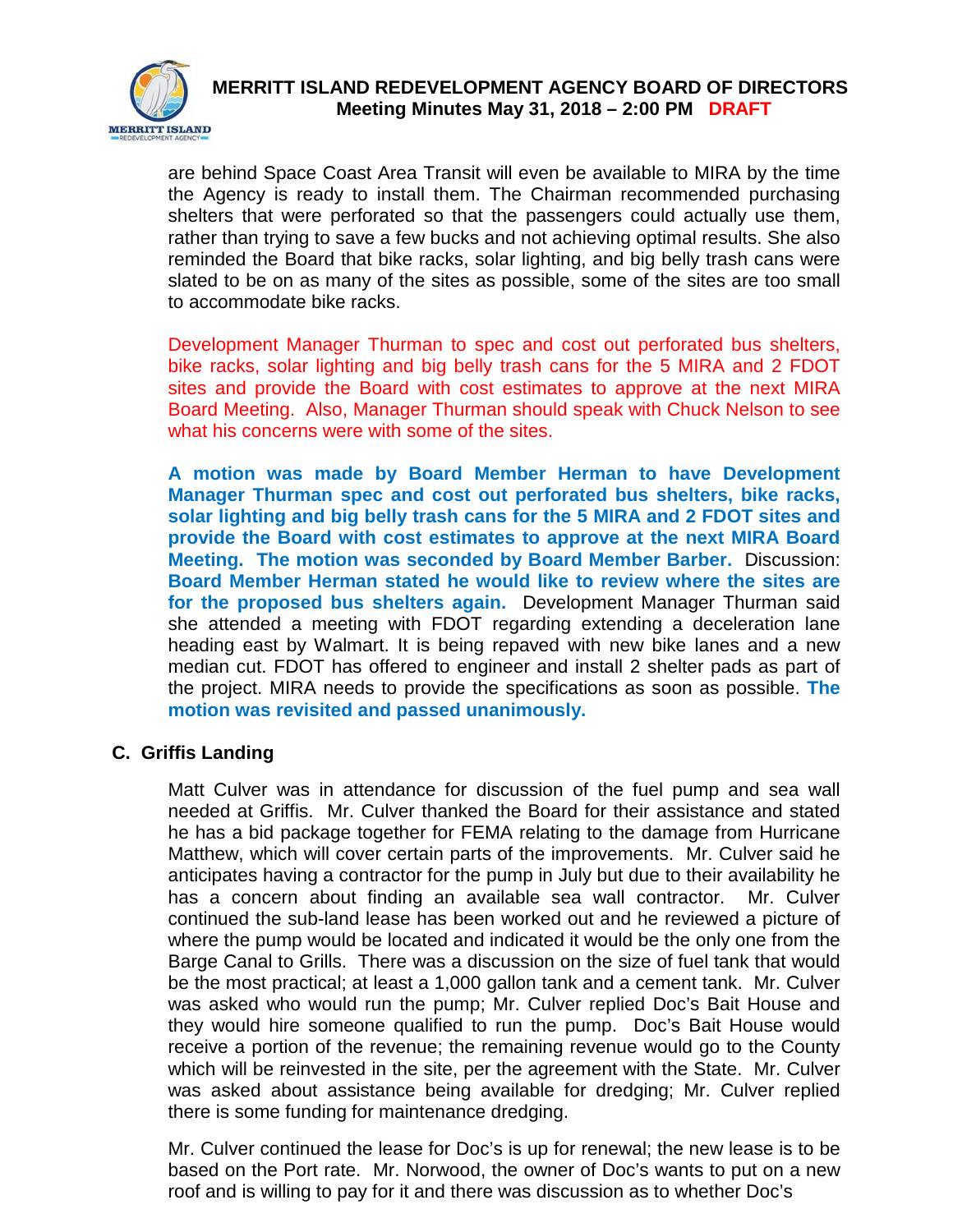

could apply for a Commercial Façade Grant since the County owned the building. Mr. Culver was asked about Sutton's property if he could see a connection there with the Landing. The Board continued with the discussion of improving the buildings and seeking a motivated vendor to lease the building; additional parking was brought up. Development Manager Thurman asked Mr. Culver if he need anything from MIRA to continue with the pump; Mr. Culver said nothing at this time. Chairman Ellis asked Mr. Culver if he was asking if there was a way to receive matching funds; Mr. Culver said any matching funds would be appreciated. Development Manager Thurman asked Chairman Ellis to move to III.C on the Agenda where I added additional funding for the fuel pump and other infrastructure needs; MIRA has agreed to pay for the fuel tank.

Chairman Ellis said what I'm hearing from the Board is we are willing to entertain additional improvements but we need to know the cost of the improvements. If we kick in \$10,000 for improvements to the exterior of the building, Mr. Norwood has to be willing to make \$10,000 worth of improvements to the inside; is that what I'm hearing the Board say - let's ask the Board members. Mr. Lebron - yes; Mr. Vani - yes, if legal; Mr. Barber yes; Chairman Ellis asked Mr. Lebron if he would be willing to meet with Mr. Culver and the tenant; he replied yes. Additional discussion. Chairman Ellis the board is willing to assist with potential roof repairs; the tenant may be matching that money for interior improvements; the Board wants the property to succeed so Vice-Chairman Lebron will represent the Board in negotiating improvements to the building. This is not a façade grant.

**A MOTION WAS MADE BY BOARD MEMBER VANI TO APPOINT VICE-CHAIRMAN LEBRON TO ASSIST IN NEGOTIATING SOME POTENTIAL IMPROVEMENTS AT THE BUILDINGS AT GRIFFIS LANDING THAT COULD BE SUPPORTED BY MIRA; BOARD MEMBER BARBER SECONDED THE MOTION. THE MOTION WAS UNANIMOUSLY APPROVED.**

Ms. Alward from District 2 reminded the Board there would be additional proceeds from fuel sales that would come to the property for continued improvements.

## **D. Landscaping Update**

The Susan Hall Landscape Architecture report was tabled until the next meeting. Development Manager Thurman will ask Ms. Hall to attend the next MIRA Board meeting in person to give her quarterly report, and also to update the Board on the status of the pavers with the spilled paint, as well as the plan for the Merritt Island Government Center landscape clean up.

## **E. Pepper Busting**

Chairman Ellis reported that there was \$50,000 available in the budget for Contracted Services for Pepper Busting in conjunction with the proposal that Board Member Barber had previously brought forth.

**A motion was made by Board Member Barber to approve the contract with Universal Contracting Construction, Inc. for \$50,000 for Pepper Busting. The motion was seconded by Board Member Vani for discussion.**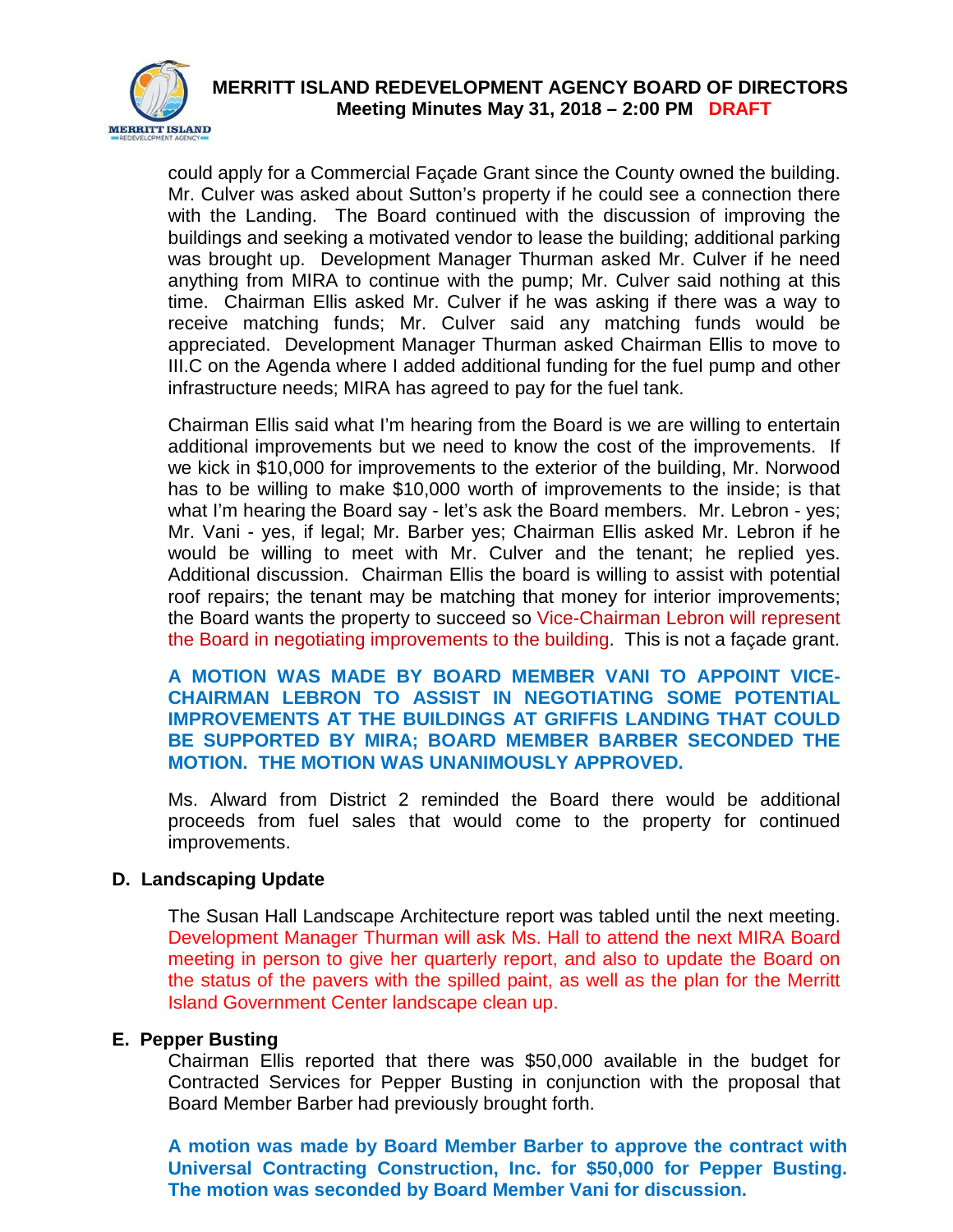

Attorney Schverak asked Board Member Barber to confirm that the appropriate procurement process had been used to secure the contract and he responded in the affirmative. The Board discussed that maintenance would be required in order to protect the \$50,000 investment. Board Member Barber stated that unfortunately Universal Contracting Construction, Inc. had not provided a written quote in time for the meeting however, he anticipated the cost to be between 2- 5K annually.

**A motion was made by Board Member Herman to table the Pepper Busting contract until the next MIRA Board meeting so that the Board could review the maintenance contract which includes a price lock and cost. The motion was seconded by Board Member Barber and passed unanimously.** 

## **F. Commercial Façade Improvement Grant Program – Review of Policies & Procedures**

Board Member Herman wanted to confirm that landscaping was an eligible expense, as Development Manger Thurman had expressed a concern about eligibility in the Beautification Committee Meeting. After speaking with the MIRA Attorney, Development Manger Thurman confirmed that landscaping was eligible as it is in the MIRA Plan. Attorney Schverak stated everything you do has to be related to slum and blight as related reflected in your plan and the Commercial Façade Program; the landscaping can qualify as removal of slum and blight.

Board Member Herman then reviewed the Beautification Committee recommendations in regards to the Commercial Façade Improvement Grant Program, Eligible Expenses (page 3 & 4 of the Grant Program Policies and Procedures) and the result of the discussion follows: Page 3, D - Board Member Herman does not recall. Page 4, H - remove as part of more extensive project. J add: "or they can be a stand-alone project as long as they can be seen from the road". M  $\& N$  - remove. V-2<sup>nd</sup> line - remove the Committee meets on the 3<sup>rd</sup> Thursday of the month. Page 5, F - change wording beginning line 2 to "when issued if applicable". G - change 30 days to 45 days. Attorney Schverak pointed out C also has wording regarding when the Board meets that needs to be stricken. Chairman Ellis inquired after the Board regarding page 4, L and the parking lots; if a property owner wished to convert a grass parking area to a paved parking lot because of a safety issue could that be eligible. The Board agreed to add "other improvements may be considered as long as they meet the goals and objectives of the Commercial Façade Grant Program.

paved parking lot instead of a grass parking lot. After discussion, the Board agreed to add the wording WENDY WILL INSERT N.

**A motion was made by Board Member Herman to add/delete/change the following wording to the Commercial Façade Improvement Grant Program Guidelines for final approval: (WENDY WILL INSERT CHANGES HERE) The motion was seconded by Board Member Vani and passed unanimously.**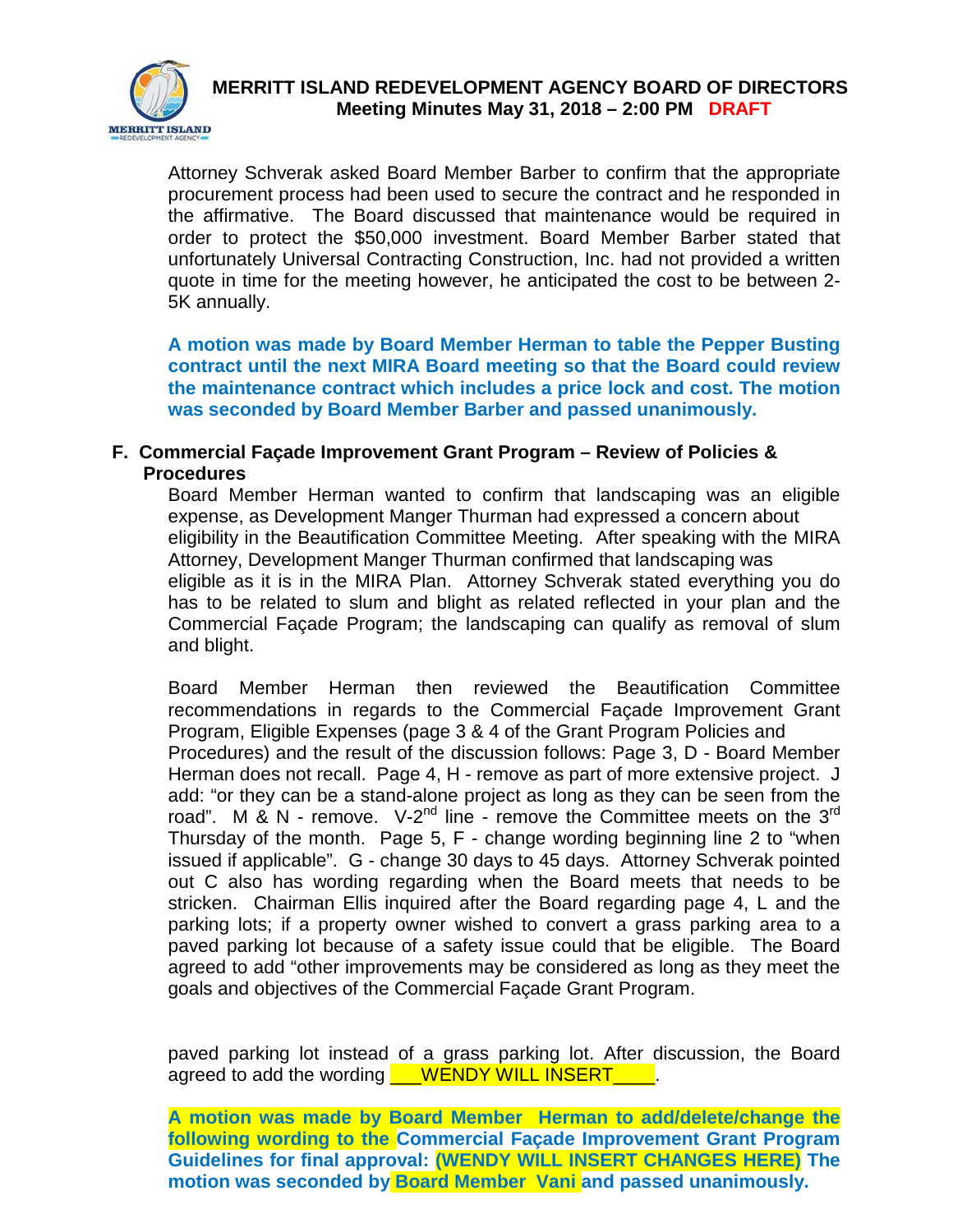

## **G. Staffing**

Chairman Ellis stated that there were 297 applicants for the Administrative Secretary Position, and that the position was now closed. Mr. Denninghoff had authorized Chairman Ellis and Development Manger Thurman to interview and hire the most qualified candidate. Chairman Ellis asked Mr. Denninghoff if he would add Liz Alward, Senior Legislative Aid, District 2 Commission Office, to the selection committee and Mr. Denninghoff concurred. The Chairman thanked Ms. Alward for agreeing to serve.

#### **New Business**

#### **A. Annual Report 2016/2017**

Development Manager Thurman explained this report is in a standardized format put out by the Budget Office. Also, due to the report being late for submission when she started her position, Development Manager Thurman/Chairman Ellis updated the report and submitted the report so it would make the presentation and review by the County Commission. The Board was asked to approve the Annual Report as submitted.

**A motion was made by Board Member Barber to approve the MIRA 2016/2017 Annual Report. The motion was seconded by Board Member Vani and passed unanimously.**

#### B. Budget FY 2018-2019

Board Member Thurman indicated that there were a few changes still to be made. Chairman Ellis said she and Ms. Thurman spent time in the Budget Office working with Karen Petters to culminate the figures and Ms. Petters agreed to set them up in the County documents. Mr. Denninghoff said the County Manager has not reviewed the budget as yet so it is still a draft. Chairman Ellis asked Mr. Denninghoff if there were any concerns he could see and he responded one with the signage. Chairman Ellis explained the picture doesn't reflect the approved plan for signage as it covers gateway and wayfinding signage. The Board discussed reducing the amount to \$250,000 and spreading the other \$250,000 to other projects; that will leave the amount at the same as last year's budget.

**A motion was made by Board Member Barber to reduce the amount of gateway signage by \$250,000 and have Development Director Thurman determine how to assign the funds, based on projects that were potentially underfunded. The motion was seconded by Board Member Herman and passed unanimously.**

C. Griff's Landing - No discussion

## **Review of Action Items**

The Board reviewed the action items and The prioritized the action items for Development Director Thurman are Cone Road, Bus Shelters, and Veterans Park; ask Susan Hall to present report at the next meeting. Additionally, Ms. Thurman will follow up with the TDC regarding the \$50,000 transfer for bike share.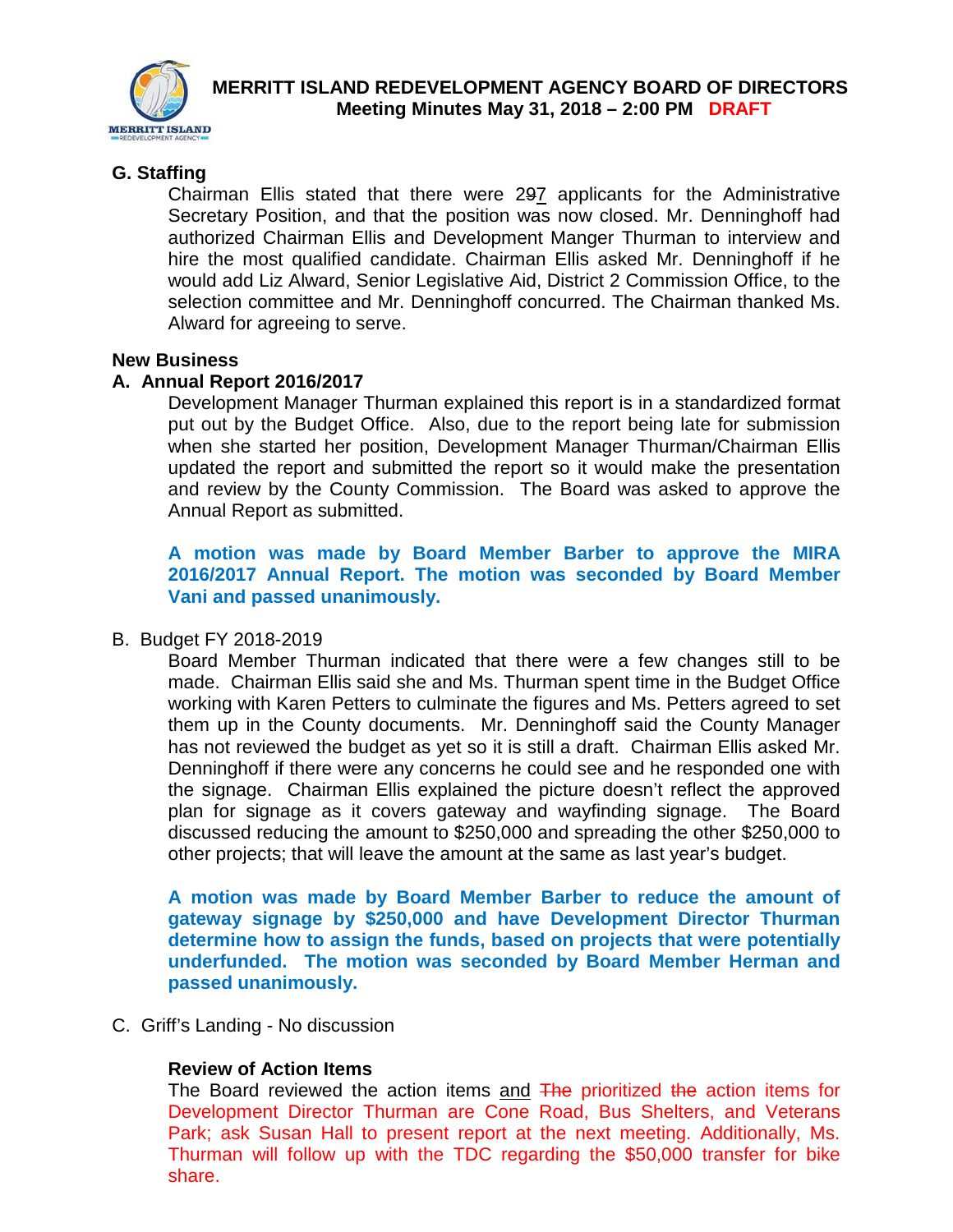

Attorney Schverak gave a report on findings for MIRA's involvement in residential projects in the District. Can be done on a case to case basis; encourage private investment; Carlton Terrace and Merritt Ridge are mentioned in the MIRA Plan. Attorney Schverak reviewed a General Procurement Summary with the Board.

Board Member Barber will check with some of the subdivisions to determine who are the people to talk to within the subdivision.

Attorney Schverak presented procurement procedures. A copy of the procedures is attached to the meeting minutes.

Board Member Herman will continue to follow up with Carraba's.

Attorney Schverak will evaluate next steps for selling the property on 55 North Courtney.

**Board Reports and Presentations**

**Christine Schverak, Assistant County Attorney** – Nothing more to add

**Eddie Lebron, Vice Chairman** – Vice Chairman Lebron reported that the owners of El Tucan purchased the Court House Restaurant. They will keep footprint but update kitchen. They will bring a great addition to Merritt Park Place. The lights on Grove are not coming on. Development manager Thurman will follow up on the Grove lights.

**Andy Barber, Board Member** – Board Member Barber wanted to add an item to Development Manager Thurman's action list, and the Board concurred. Evaluate Sutton's property and any other out parcels that may be appropriate for MIRA to purchase.

#### **Chris Cook, Board Member** – Absent

**Tom Vani, Board Member -** Board Member Vani wanted to make sure that the new MIRA director would be following up with a video presentation on the Economic impact study, as well as preparing a shortened document with an overview of the study. Chairman Ellis assured the Board that this was part of the Ad Agency's scope of work, in conjunction with the new Executive Director.

#### **Marcus Herman, Board Member -** No report.

**Cindy Thurman, MIRA Development Manager** - Development Director Thurman explained to the Board that she would like to have a Merritt Island informational presentation to the Board every month starting with Field Manner at the June Meeting. There is an abundance of work to do, and Ms. Thurman is looking forward to being fully staffed.